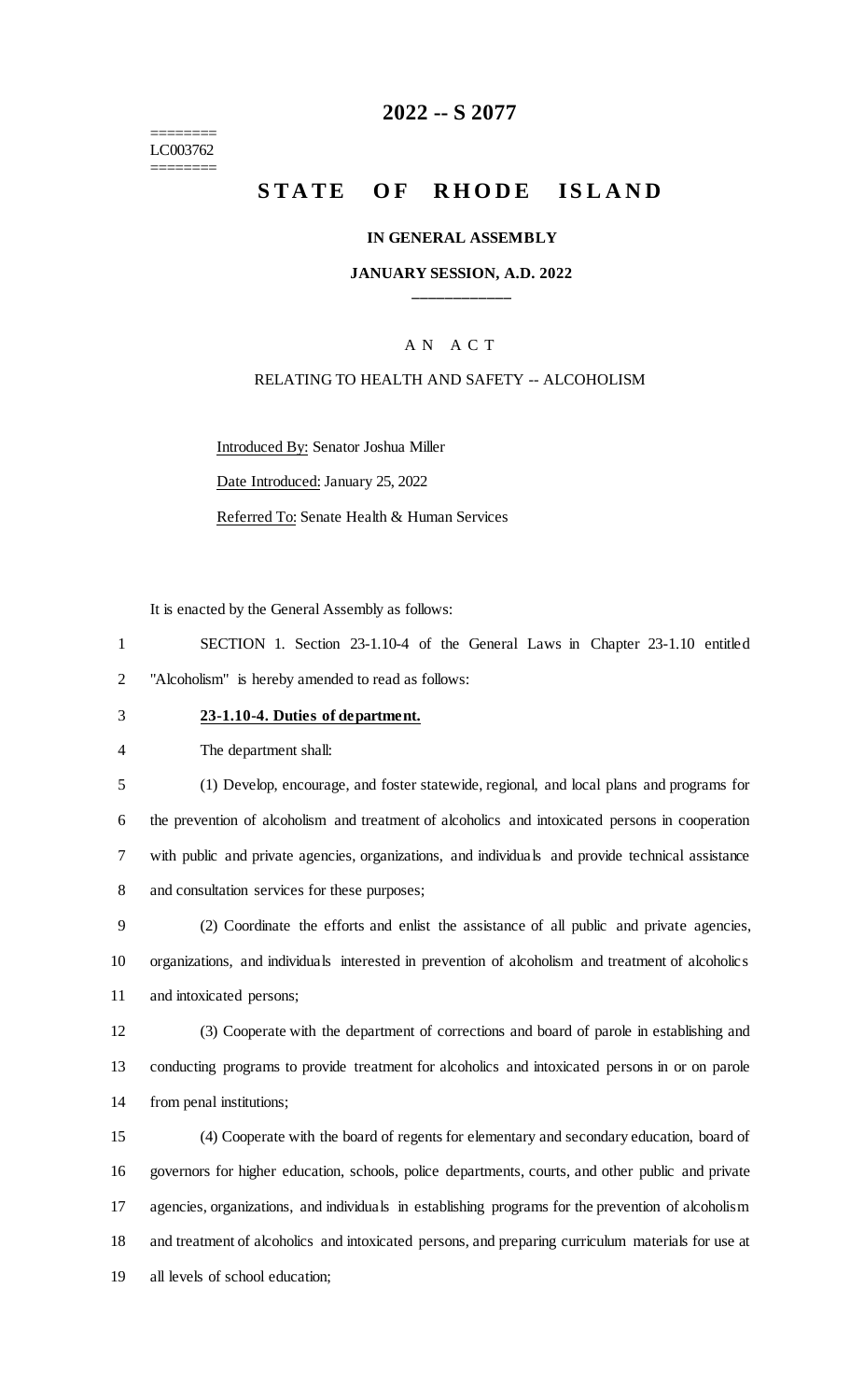(5) Prepare, publish, evaluate, and disseminate educational material dealing with the nature and effects of alcohol;

 (6) Develop and implement, as an integral part of treatment programs, an educational program for use in the treatment of alcoholics and intoxicated persons, which program shall include the dissemination of information concerning the nature and effects of alcohol;

 (7) Organize and foster training programs for all persons engaged in treatment of alcoholics and intoxicated persons;

 (8) Sponsor and encourage research into the causes and nature of alcoholism and treatment of alcoholics and intoxicated persons, and serve as a clearing house for information relating to alcoholism;

 (9) Specify uniform methods for keeping statistical information by public and private agencies, organizations, and individuals, and collect and make available relevant statistical information, including number of persons treated, frequency of admission and readmission, and frequency and duration of treatment;

 (10) Advise the governor in the preparation of a comprehensive plan for treatment of alcoholics and intoxicated persons;

 (11) Review all state health, welfare, and treatment plans to be submitted for federal funding under federal legislation, and advise the governor on provisions to be included relating to alcoholism and intoxicated persons;

 (12) Assist in the development of, and cooperate with, alcohol education and treatment programs for employees of state and local governments and businesses and industries in the state;

 (13) Utilize the support and assistance of interested persons in the community, particularly recovered alcoholics, to encourage alcoholics to voluntarily undergo treatment;

 (14) Cooperate with the department of transportation and related agencies both state and local in establishing and conducting programs designed to deal with the problem of persons operating motor vehicles while intoxicated;

 (15) Encourage general hospitals and other appropriate health facilities to admit without discrimination alcoholics and intoxicated persons and to provide them with adequate and appropriate treatment;

 (16) Encourage all health and disability insurance programs to include alcoholism as a covered illness;

 (17) Submit to the governor an annual report covering the activities of the department; and (18) Establish alcohol and substance abuse prevention programs for students in kindergarten through grade twelve (12), in accordance with § 35-4-18. The director shall make an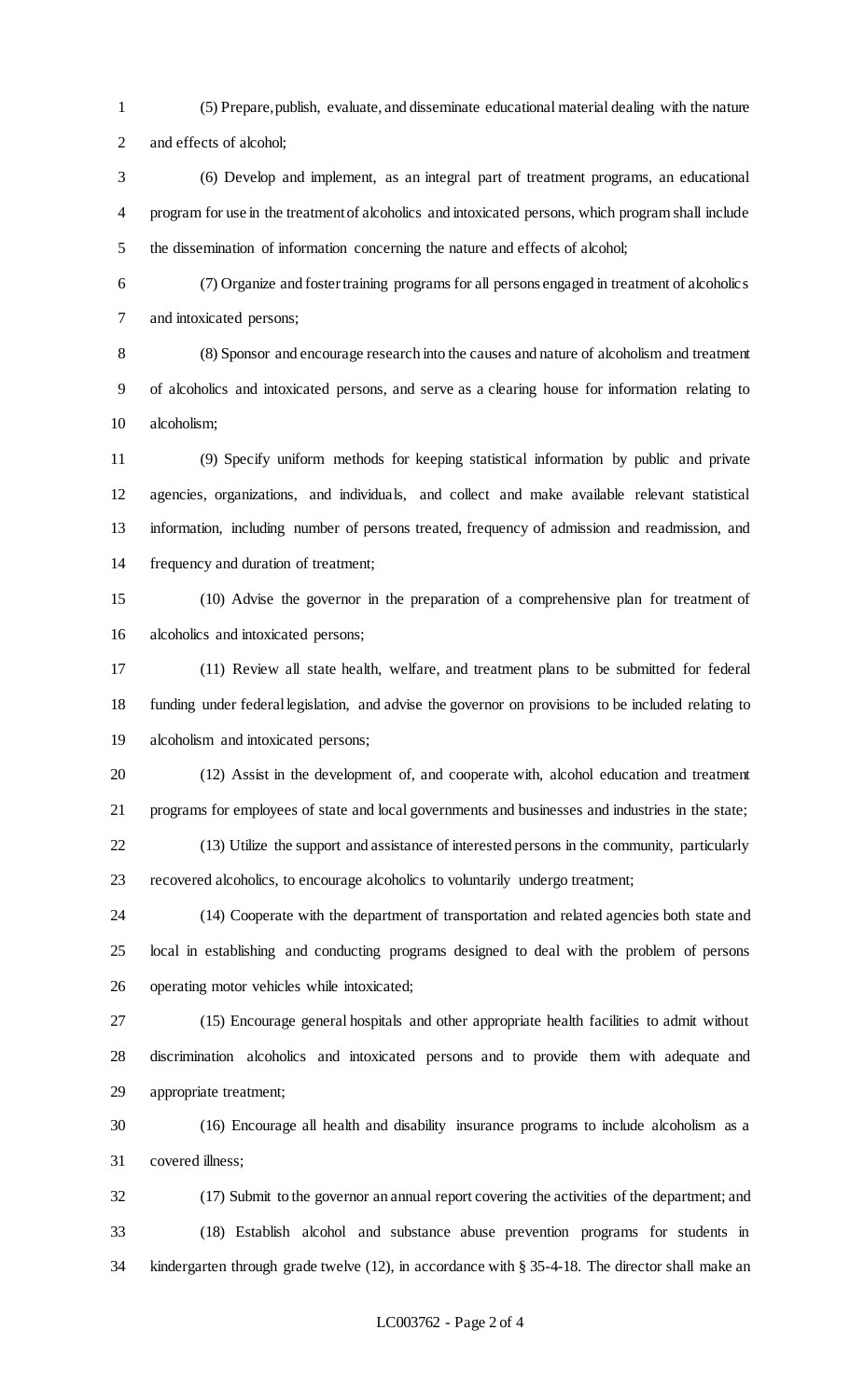annual report to the governor and the general assembly on the administration of the program and shall submit to the governor and the general assembly the results of an independent evaluation of the alcohol and substance abuse prevention program established in accordance with this section. This evaluation shall address the following areas:

- (i) Program development;
- (ii) Implementation;
- 7 (iii) Impact; and
- 8 (iv) Recommendations for future needs-; and
- (19) The department, shall coordinate with the Rhode Island department of health and any
- other appropriate public or private agencies, organizations, or individuals to propose revisions and
- updates to this chapter. This shall include, but not be limited to, updates or revisions to statutory
- language, definitions, and evidence-based best practices. The department shall report the proposed
- revisions and updates, described in this subsection, to the general assembly and members of the
- 14 senate committee on health & human services and the house committee on health, education and
- welfare on or before January 1, 2023.
- SECTION 2. Section 23-10.1-3 of the General Laws in Chapter 23-10.1 entitled "Emergency Commitment for Drug Intoxication" is hereby amended to read as follows:
- **23-10.1-3. General powers and duties.**
- (a) The department is charged with the execution of the laws relating to the emergency admission and custody of drug intoxicated individuals.
- (b) The department may adopt rules and regulations that it may deem necessary to carry out the provisions of this chapter to insure the safety and promote the welfare of individua ls committed to its custody pursuant to this chapter.
- 24 (c) The department, shall coordinate with the Rhode Island department of health and any
- other appropriate public or private agencies, organizations, or individuals to propose revisions and
- 26 updates to this chapter. This shall include, but not be limited to, updates or revisions to statutory
- language, definitions, and evidence-based best practices. The department shall report the proposed
- revisions and updates, described in this subsection, to the general assembly and members of the
- senate committee on health & human services and the house committee on health, education and
- welfare on or before January 1, 2023.
- SECTION 3. This act shall take effect upon passage.

======== LC003762 ========